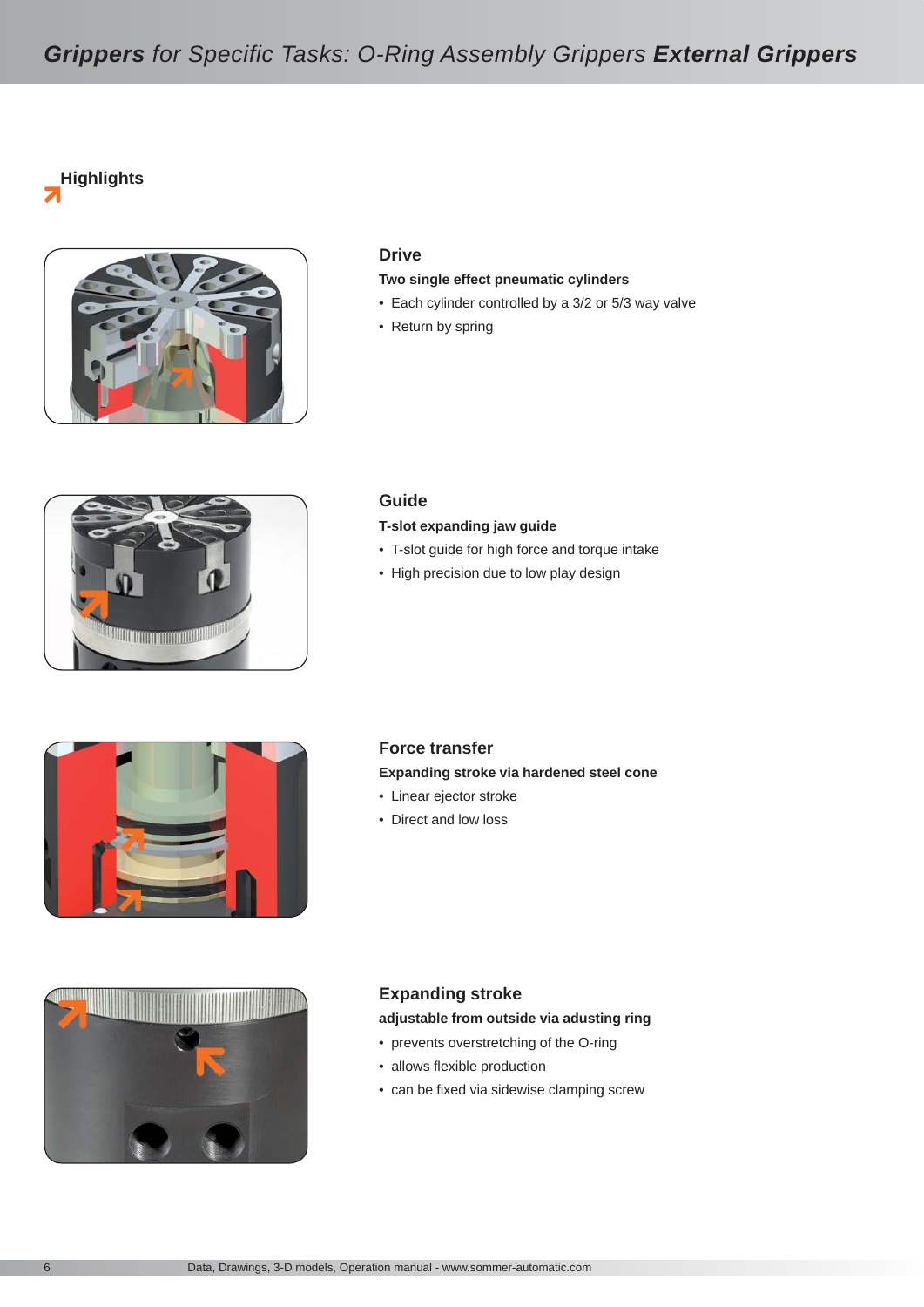## **Terms**

Gripping force: arithmetic sum of the individual forces occuring at the jaws Closing/opening time: required time for the gripper jaws to cover the maximum stroke distance Repeatability: dispersion at end stop positions during 50/100 consecutive cycles Cycle: one complete movement of the piston forward and back Maintenance: recommended at 5 mil. cycles (please see the owner´s manual for conditions, download from www.sommer-automatic.com) - long maintenance intervals keep costs down - long lifespan

## **Design**



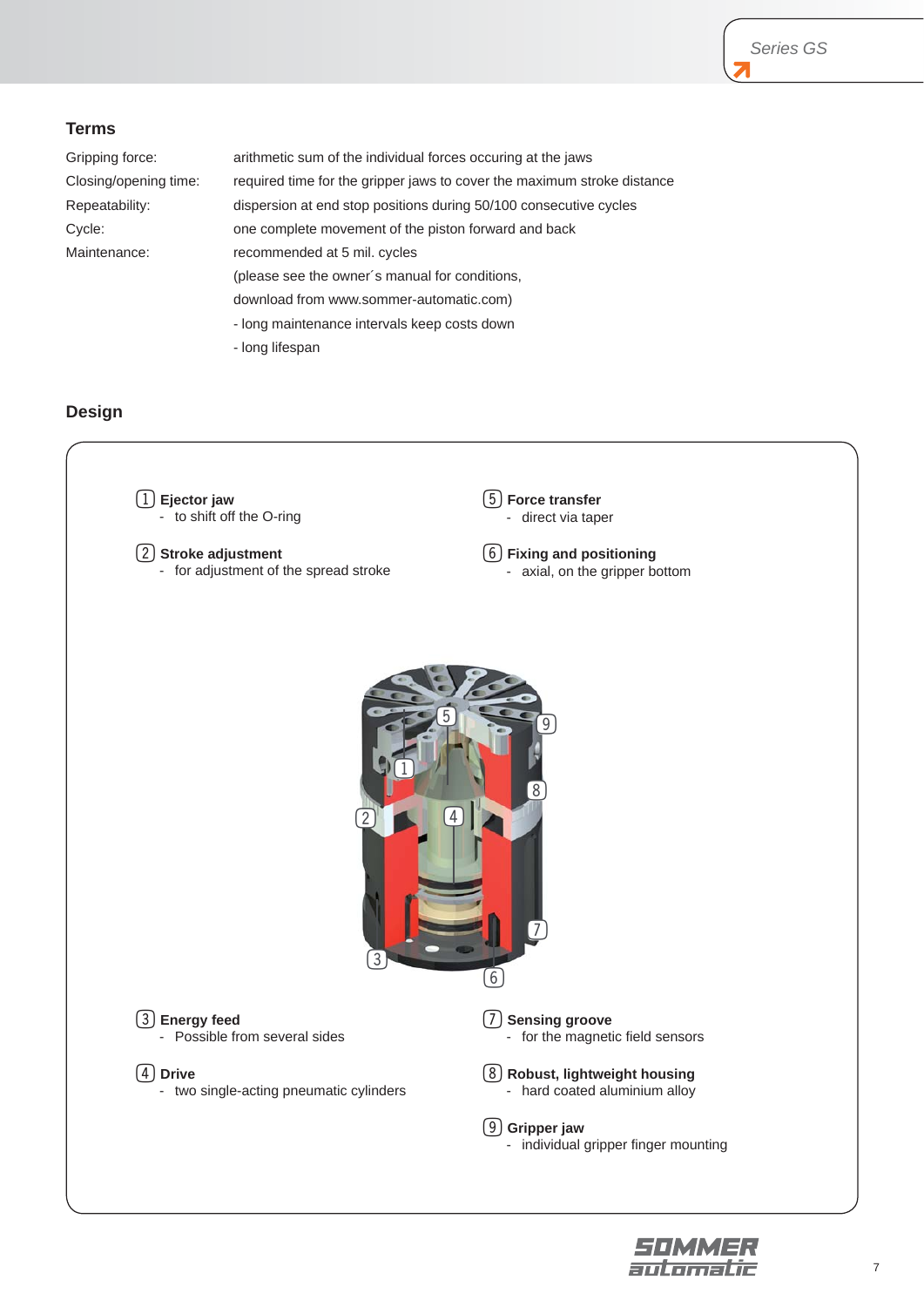## *Grippers for Specific Tasks: O-Ring Assembly Grippers External Grippers*



Picture shows GS65-B

#### *Included with purchase*



Centring sleeve Order no.: **BDST06510** 

#### *Accessory list*



Magnetic field sensor Order no.: **MFS103KHC** 



Mounting block Order no.: **KB6.5-02** 



Pneumatic fittings Order no.: **WVM5** 



Universal jaw set Order no.: **UB65-3** 



Magnetic field sensor Order no.: **MFS204KHC** 



Proximity switch Order no.: **NJ6.5-E2** 



Pneumatic fittings Order no.: **GVM5** 



Universal jaw set Order no.: **UB65-4** 







UB 65 - 3

 $2$  9±0.02

6.5





UB 65 - 4



თ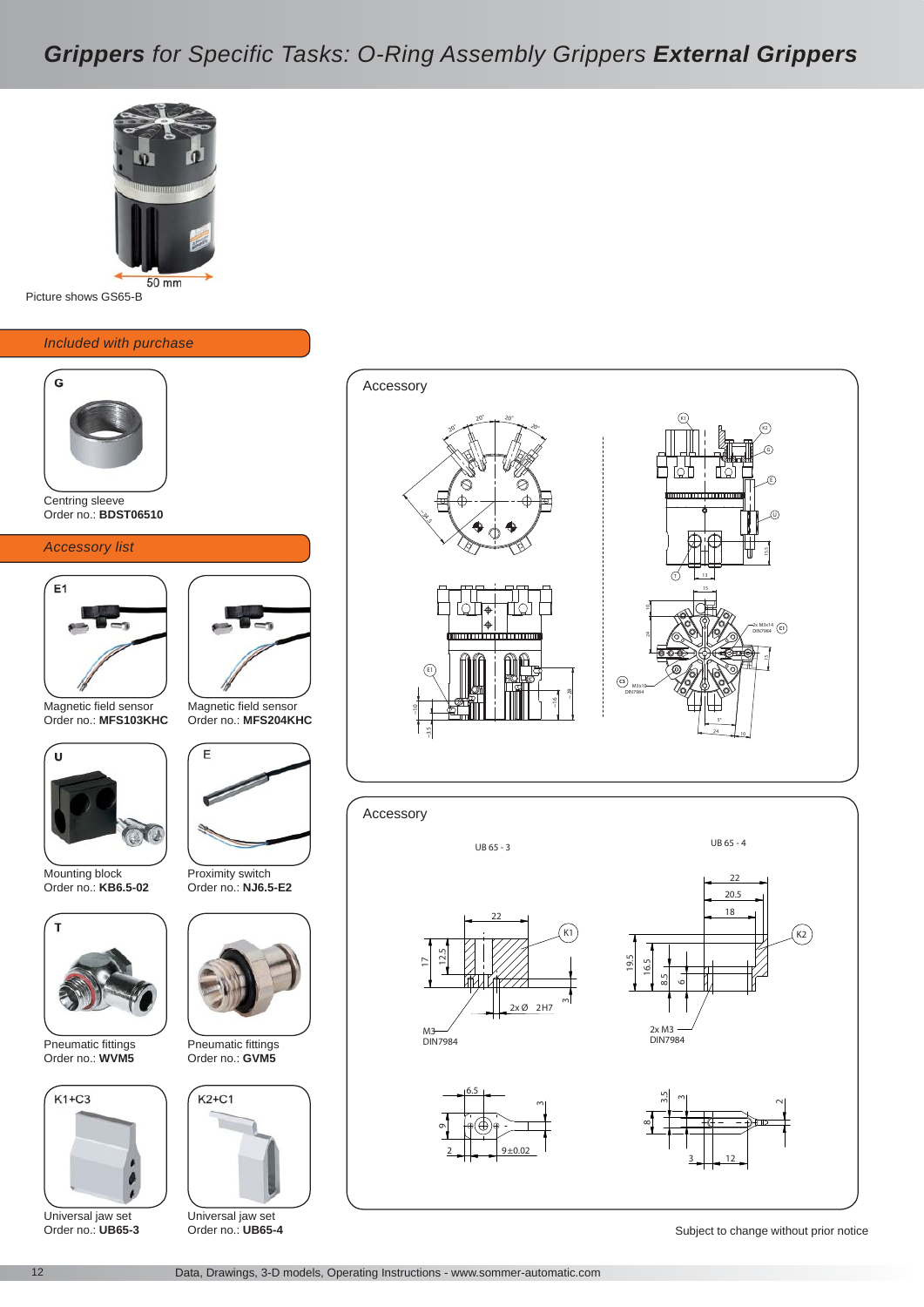| Order no.:                                   | GS65-B   |
|----------------------------------------------|----------|
| Opening stroke adjustable per jaw min. [mm]: | 3        |
| Opening stroke adjustable per jaw max. [mm]: | 6        |
| Stipping stroke [mm]:                        | 5        |
| Opening force [N]:                           | 300      |
| Recommendet O-ring diameter min. [mm]:       | 4        |
| Recommendet O-ring diameter max. [mm]:       | 60       |
| Number of gripping jaws [Pice]:              | 6        |
| Closing time / opening time [s]:             | 0,05     |
| Repeatability $+/-$ [mm]:                    | 0,1      |
| Operating pressure min. [bar]:               | 4        |
| Operating pressure max. [bar]:               | 8        |
| Operating temperature [°C]*:                 | $5 - 80$ |
| Weight [kg]:                                 | 0,500    |

#### All data measured at 6 bar

\* High-temperature-resistant model (up to 150°C) add T to part number



### 1 Gripper mounting 2 Energy supply 3 Jaw fastening

- 6 Slot for magnetic field sensor
- $\overline{O}$  Mounting block connection
- $\overline{\textcircled{2}}$  Adjustment ring
- $\overline{\textcircled{30}}$  Arrestor for adjustment ring
- $\overline{\textcircled{39}}$  Adaptor
- $\overline{\textcircled{39}}$  Gripper
- $\overline{A}$  Air connection (expanding stroke)
- B Air connection (ejector stroke)
- K Air connection alternate (expanding stroke)
- $\widetilde{\textcircled{B}}$  Air connection alternate (ejector stroke)



Hoseless air connection

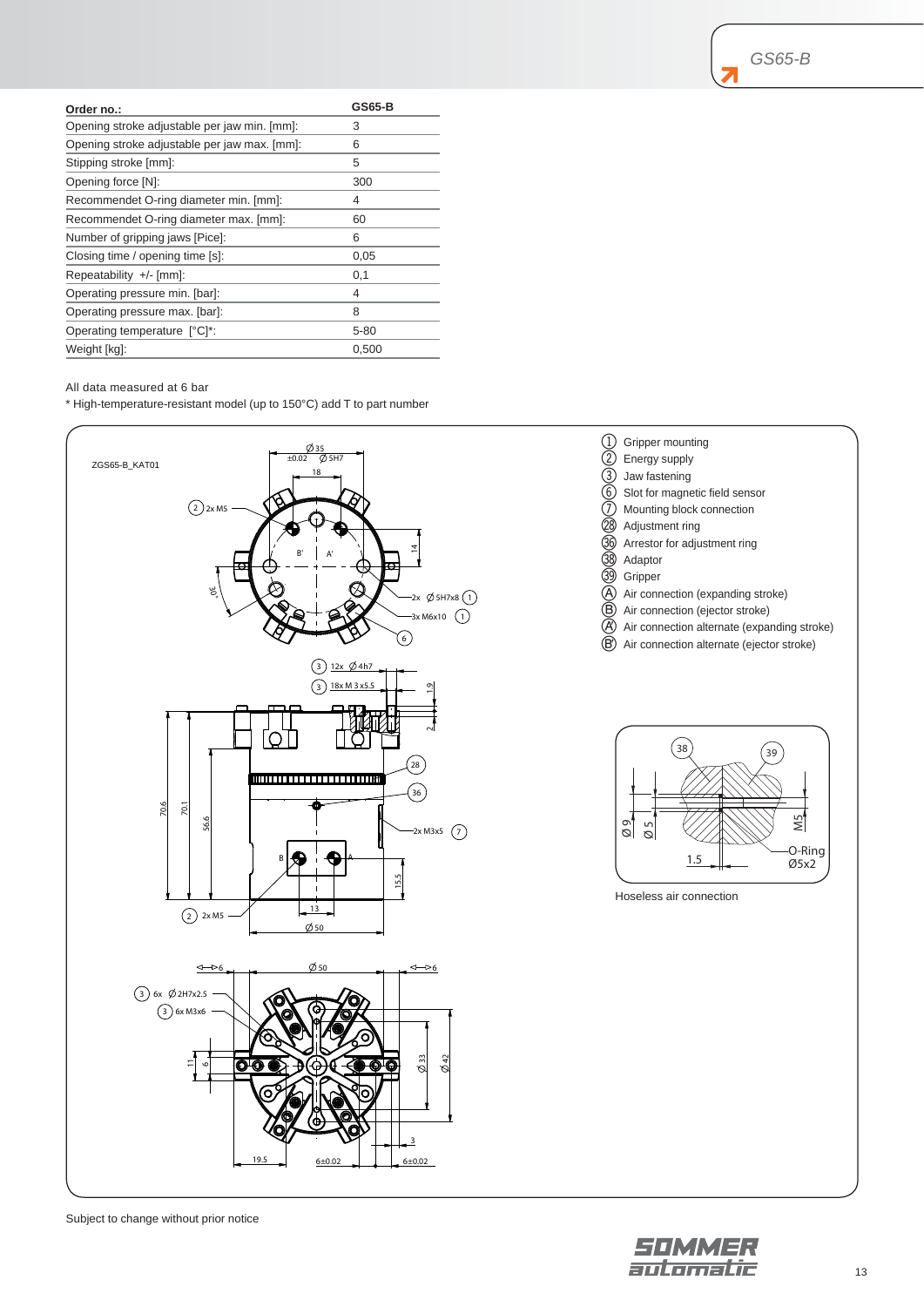# *Grippers for Specific Tasks: O-Ring Assembly Grippers External Grippers*



Picture shows GS810-B

#### *Included with purchase*



Centring sleeve **Order no.: BDST40600** 

#### *Accessory list*



Magnetic field sensor Order no.: **MFS103KHC** 



Mounting block Order no.: **KB6.5-02** 



Pneumatic fittings Order no.: **WV1/8X6** 



Universal jaw set Order no.: **UB810-3** 



Magnetic field sensor Order no.: **MFS204KHC** 



Proximity switch Order no.: **NJ6.5-E2** 



Pneumatic fittings Order no.: **GV1/8X6** 



Universal jaw set Order no.: **UB810-4** 



 $\infty$ 







Subject to change without prior notice

Accessory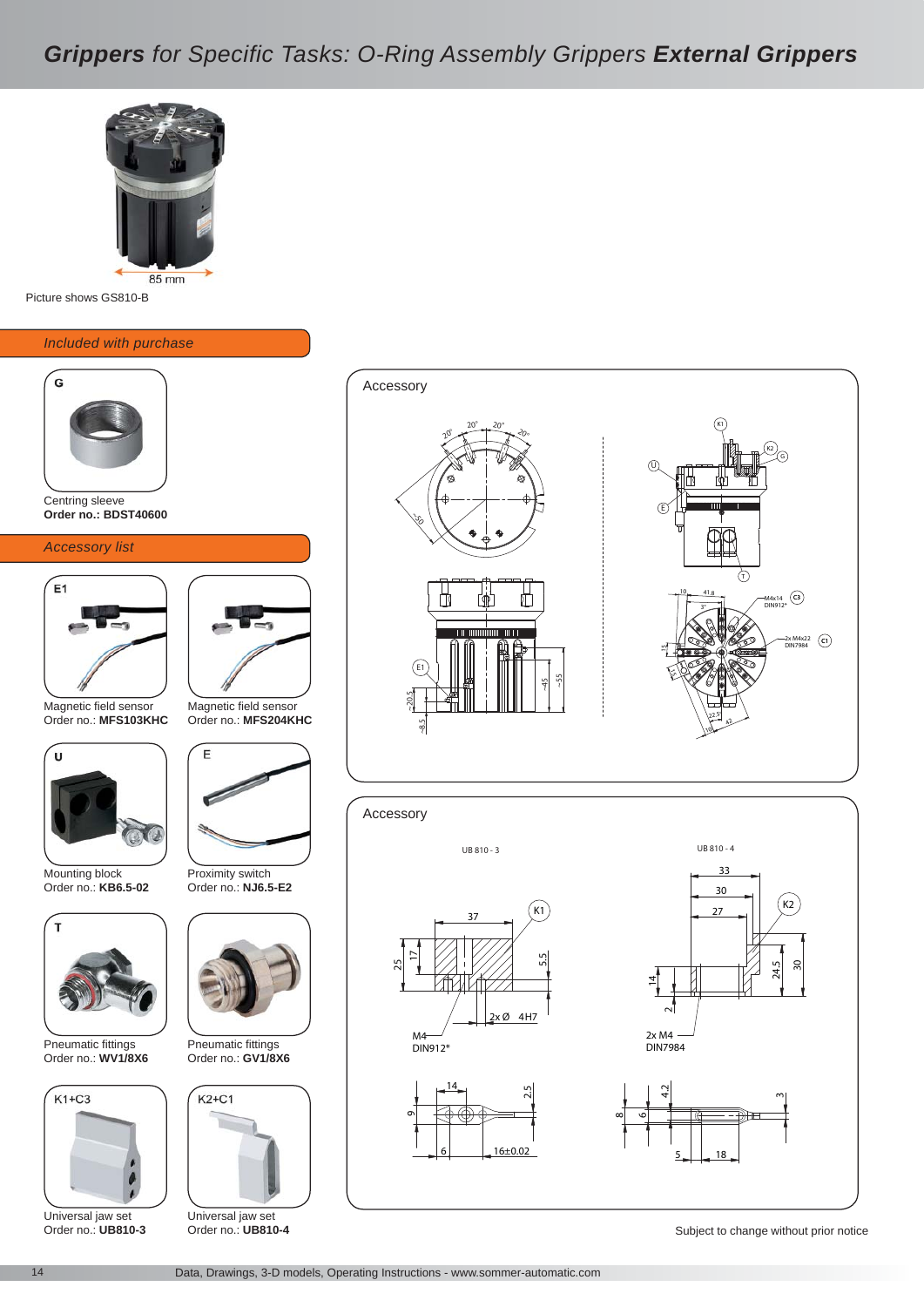| Order no.:                                   | <b>GS810-B</b> |
|----------------------------------------------|----------------|
| Opening stroke adjustable per jaw min. [mm]: | 4              |
| Opening stroke adjustable per jaw max. [mm]: | 8              |
| Stipping stroke [mm]:                        | 10             |
| Opening force [N]:                           | 1.200          |
| Recommendet O-ring diameter min. [mm]:       | 30             |
| Recommendet O-ring diameter max. [mm]:       | 120            |
| Number of gripping jaws [Pice]:              | 8              |
| Closing time / opening time [s]:             | 0,05           |
| Repeatability +/- [mm]:                      | 0,1            |
| Operating pressure min. [bar]:               | 3              |
| Operating pressure max. [bar]:               | 8              |
| Operating temperature [°C]*:                 | $5 - 80$       |
| Weight [kg]:                                 | 2,500          |

#### All data measured at 6 bar

\* High-temperature-resistant model (up to 150°C) add T to part number



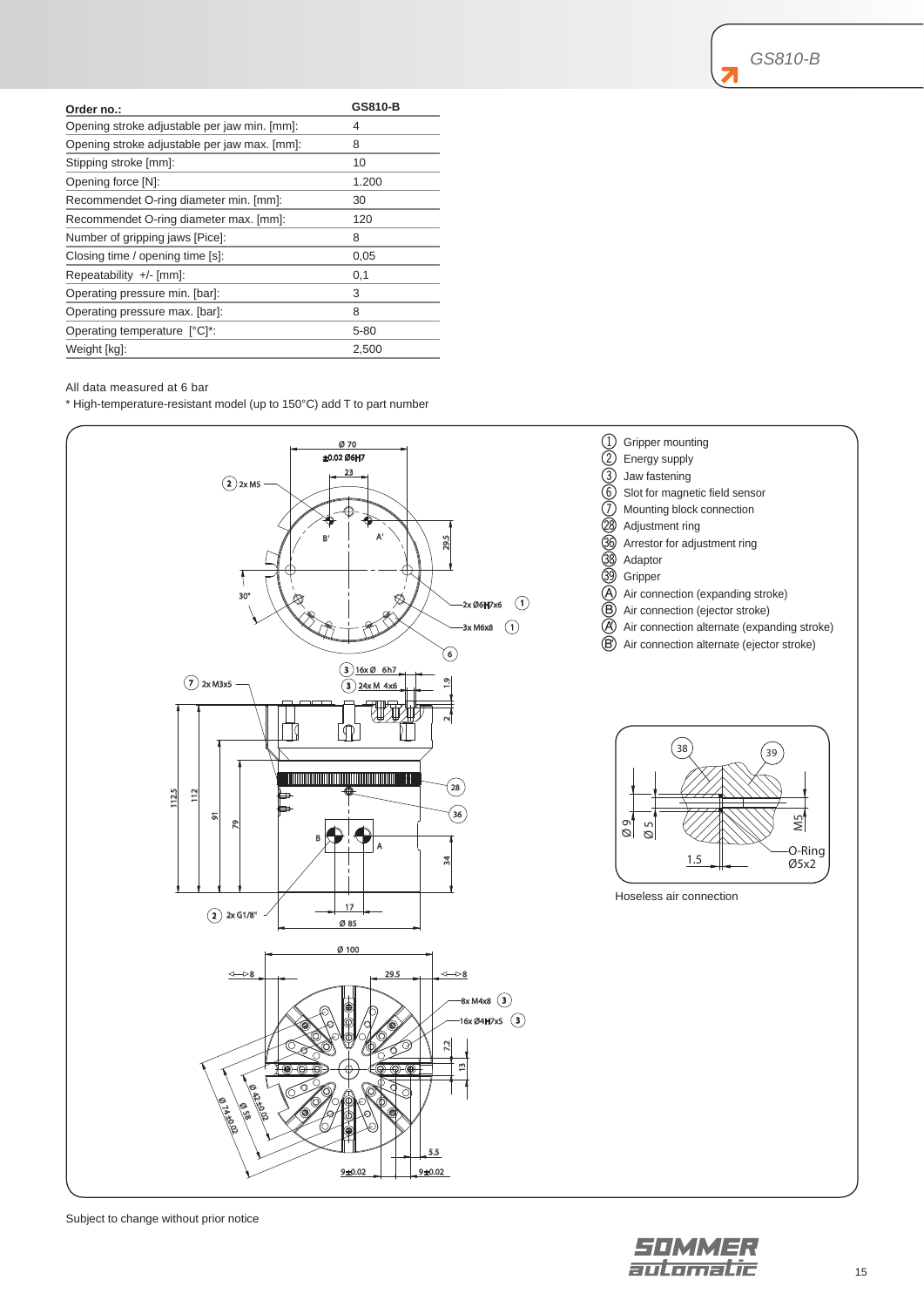

Picture shows GS1015-B

#### *Included with purchase*





### Centring sleeve Order no.: **BDST60800**

G

#### *Accessory list*



Magnetic field sensor Order no.: **MFS103KHC** 



Proximity switch Order no.: **NJ8-E2S** 



Pneumatic fittings Order no.: **WV1/8X8** 



Universal jaw set Order no.: **UB1015-3** 



Magnetic field sensor Order no.: **MFS204KHC** 



Cable angled plug Order no.: **KAW500** 



Pneumatic fittings Order no.: **GV1/8X8** 



Universal jaw set

#### 109 20  $2<sup>c</sup>$ 16 ~92 17 39 C1 2x M5x22 DIN 7984 C3 M5x16 DIN 7984 G  $\sqrt{a}$  $\odot$ K1) (K2  $($  $)$ U E1  $20°$   $20°$   $20°$ ~55<br>~55 ~6.5 ~23.5 ~50 ~64.5 Accessory



Order no.: **UB1015-4** 

Subject to change without prior notice